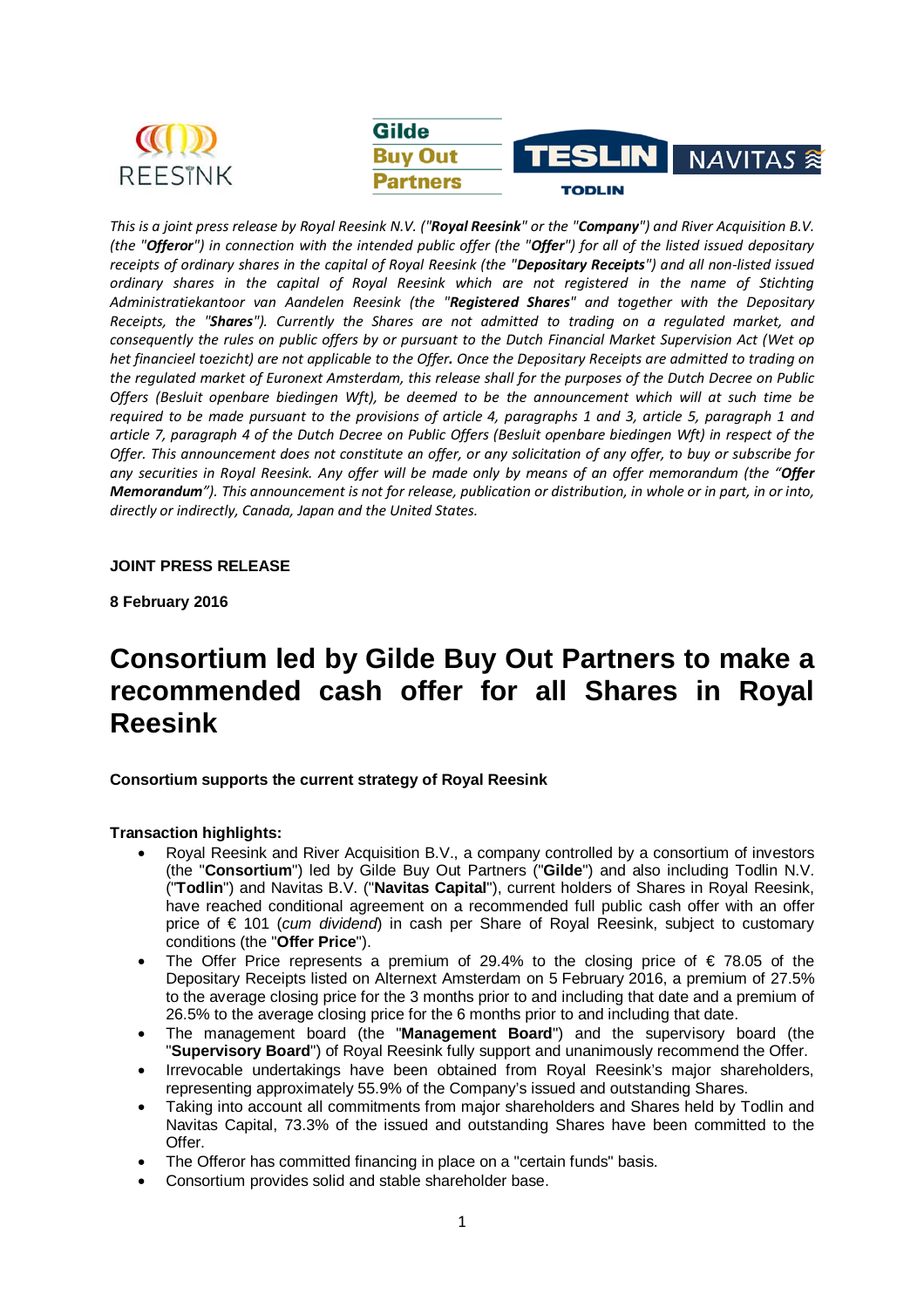# **Strategic rationale:**

- The Offeror fully supports Royal Reesink's strategic ambitions, including Royal Reesink's buy and build business strategy.
- The Offeror has agreed to support investments in Royal Reesink's existing businesses for sustainable value enhancement, and to support Royal Reesink's financing needs insofar as additional capital is required in order to pursue add-on acquisitions as part of its buy and build strategy.
- The members of the Consortium will bring extensive experience and a strong track record of supporting management teams in the execution of their business strategy.

# **Non-financial covenants:**

- Existing employee rights and benefits, including pension rights, will remain in place.
- No reorganisation, restructuring plan or reduction of the number of persons currently employed within the group as a consequence of the Offer.
- No change in Management Board.
- Royal Reesink's head office, central management and key support functions will remain in the region of Apeldoorn, the Netherlands.
- Major brands and product names shall remain unchanged. The name of the Company shall remain Reesink.
- The group shall remain prudently financed.
- Royal Reesink's Supervisory Board will include two independent members who shall monitor the compliance with the non-financial covenants following settlement of the Offer.

**Apeldoorn/Utrecht, 8 February 2016 – Royal Reesink N.V. and River Acquisition B.V., a company controlled by a consortium of investors led by Gilde Buy Out Partners, which also includes current holders of Shares, Todlin and Navitas Capital, jointly announce that they have reached conditional agreement on an intended recommended full cash public offer of € 101 (***cum dividend***) in cash per Share in the capital of Royal Reesink, subject to customary conditions (the "Offer"). The Offer Price represents a premium of 29.4% to the closing price of € 78.05 of the Depositary Receipts listed on Alternext Amsterdam on 5 February 2016, and a premium of 27.5% to the average closing price for the 3 months prior to and including that date and a premium of 26.5% to the average closing price for the 6 months prior to and including that date.** 

**Mr. Gerrit van der Scheer, CEO of Royal Reesink:** *"Today, we announce the intended offer by River Acquisition B.V. We have been able to grow the company to where we are today through, amongst others, our successful buy and build strategy. The Offeror supports this strategy going forward, and*  intends to invest in the autonomous growth of our divisions, as well as in new acquisitions as part of *our growth strategy. The members of the Consortium have a strong track record in supporting management teams in the execution of their business strategy and we look forward to further growing the company with the support of a solid and stable shareholder base. We are very pleased that two of our current large shareholders, Todlin and Navitas Capital will continue their strong commitment to Royal Reesink by investing additional means besides reinvesting the proceeds of this Offer in the Offeror. We firmly believe that the intended offer by the Offeror is beneficial to all our stakeholders, including our current shareholders, and we therefore fully support and recommend the Offer."* 

**Mr. Cees Veerman, chairman of the Supervisory Board of Royal Reesink:** *"The Supervisory Board unanimously supports the intended offer by River Acquisition B.V. We have carefully and extensively evaluated this option, consistent with our fiduciary duties. Not only have we been able to negotiate a fair price for our shareholders, but also the non-financial covenants that give us comfort in safeguarding the interest of all stakeholders. The Offeror is committed to an appropriate governance structure and prudent financing. We believe that having the Consortium on-board will further enhance our position for long-term sustainable growth."* 

# **Mr. Nikolai Pronk, partner Gilde Buy Out Partners, also on behalf of Todlin and Navitas Capital:**

*"We are impressed with the way management has been able to build a strong and leading distribution and wholesale platform in its respective markets through autonomous growth as well as a successful buy and build strategy. Royal Reesink has well established and longstanding relationships with its*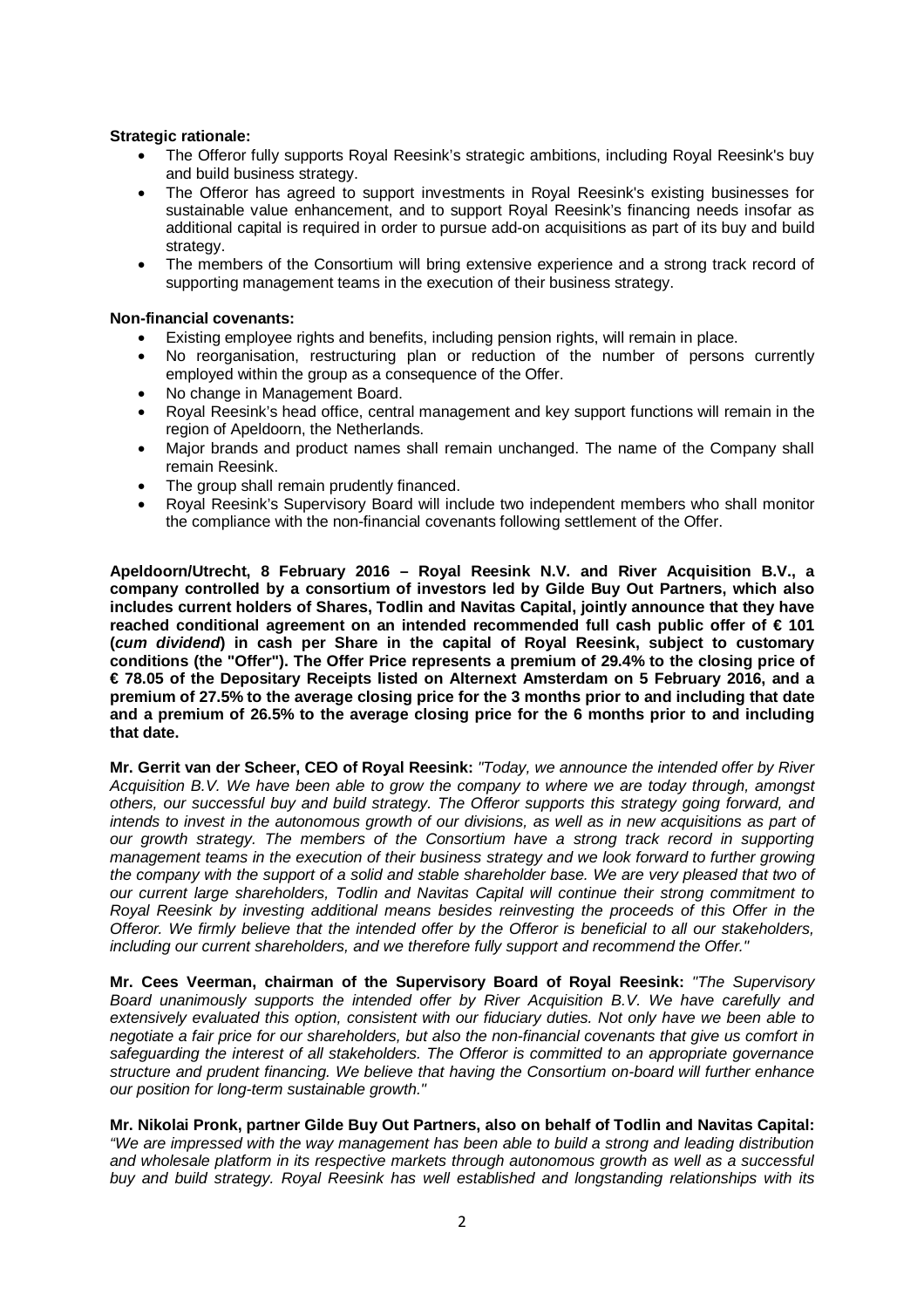*principals and we strongly believe that we can support management in their strategy of growing with these partners on a more international level. We highly appreciate the support of management and the Supervisory Board as well as irrevocable commitments of major shareholders representing 73% of the issued and outstanding shares. Gilde, Todlin and Navitas Capital look forward to working with Royal Reesink management and supporting them in accelerating the execution of their business strategy."* 

# **Listing on Euronext**

Royal Reesink is currently listed on Alternext Amsterdam, a multilateral trading facility operated by Euronext Amsterdam N.V. As previously announced, Alternext Amsterdam will cease to exist as per 30 April 2016. Royal Reesink has started the procedure for listing the Depositary Receipts on Euronext Amsterdam, a regulated market operated by Euronext Amsterdam N.V. Royal Reesink intends to continue this procedure. Royal Reesink and the Offeror envisage that the intended Offer is made following the intended admission of Depositary Receipts to trading on the regulated market of Euronext Amsterdam. As a result the Offer would be made subject to the applicable laws and rules regarding public offers in respect of securities of a company which is admitted to trading on a regulated market of Euronext Amsterdam, including the Dutch Decree on Public Offers (*Besluit openbare biedingen Wft*).

# **Strategic rationale**

Royal Reesink considers the intended Offer to be a compelling proposition for all the Company's stakeholders.

The Offeror and Royal Reesink believe that operating as a private company, with the backing of a committed solid and stable shareholder like the Consortium, will offer Royal Reesink significant advantages and enable the management team to accelerate the execution of the business strategy.

The combination of the Offeror and Royal Reesink will help the Royal Reesink group realise its business strategy, allowing it to improve and invest in its existing divisions and, as part of an effective buy and build strategy, to strengthen its divisions further through acquisitions. Royal Reesink's free cash flow will be available for reinvestment to finance Royal Reesink's business and strategy. With the Offeror as its shareholder, the Company will have access to liquidity for long term value enhancement of the business. This focus on value creation will also benefit commercial relationships with amongst others the original equipment manufacturers and the dealers. The Offeror will bring extensive experience and a strong track record of supporting management teams in the execution of their business plans. The Offeror has a clear understanding of the markets in which the group operates.

Furthermore, the transaction gives shareholders an opportunity to sell all their Shares at a premium, against the backdrop of a public trading market in the Shares which is relatively illiquid with low trading volumes.

# **Support and recommendation from the Management Board and the Supervisory Board**

Royal Reesink's Management Board and Supervisory Board have met on a frequent basis throughout the process to discuss the progress of the discussions with members of the Consortium, the other developments in the process and the key decisions in connection with the intended Offer.

A steering committee was formed from members of the Supervisory Board and senior management together with Royal Reesink's financial and legal advisors ("**Steering Committee**") at the start of the process. In order to avoid the perception of a conflict of interest, Mr. Van Delft, member of the Supervisory Board, was upon his request not involved in the deliberations and the decision-making with respect to the intended Offer as he holds an interest of approximately 5% in Royal Reesink through Bibiana Beheer B.V. In order to avoid the perception of a conflict of interest, Messrs Van der Scheer and Linnenbank did not participate in the final discussions of the Steering Committee with the Offeror on the Offer Price, as the Offeror had at that stage initiated discussions regarding participation by management in the Offeror after settlement of the Offer.

After due and careful consideration of the strategic, financial, operational and social aspects of the contemplated transaction, and after having received extensive financial and legal advice, the Management Board and the Supervisory Board of Royal Reesink have concluded that the Offer is in the best interest of Royal Reesink and its stakeholders, including holders of Shares.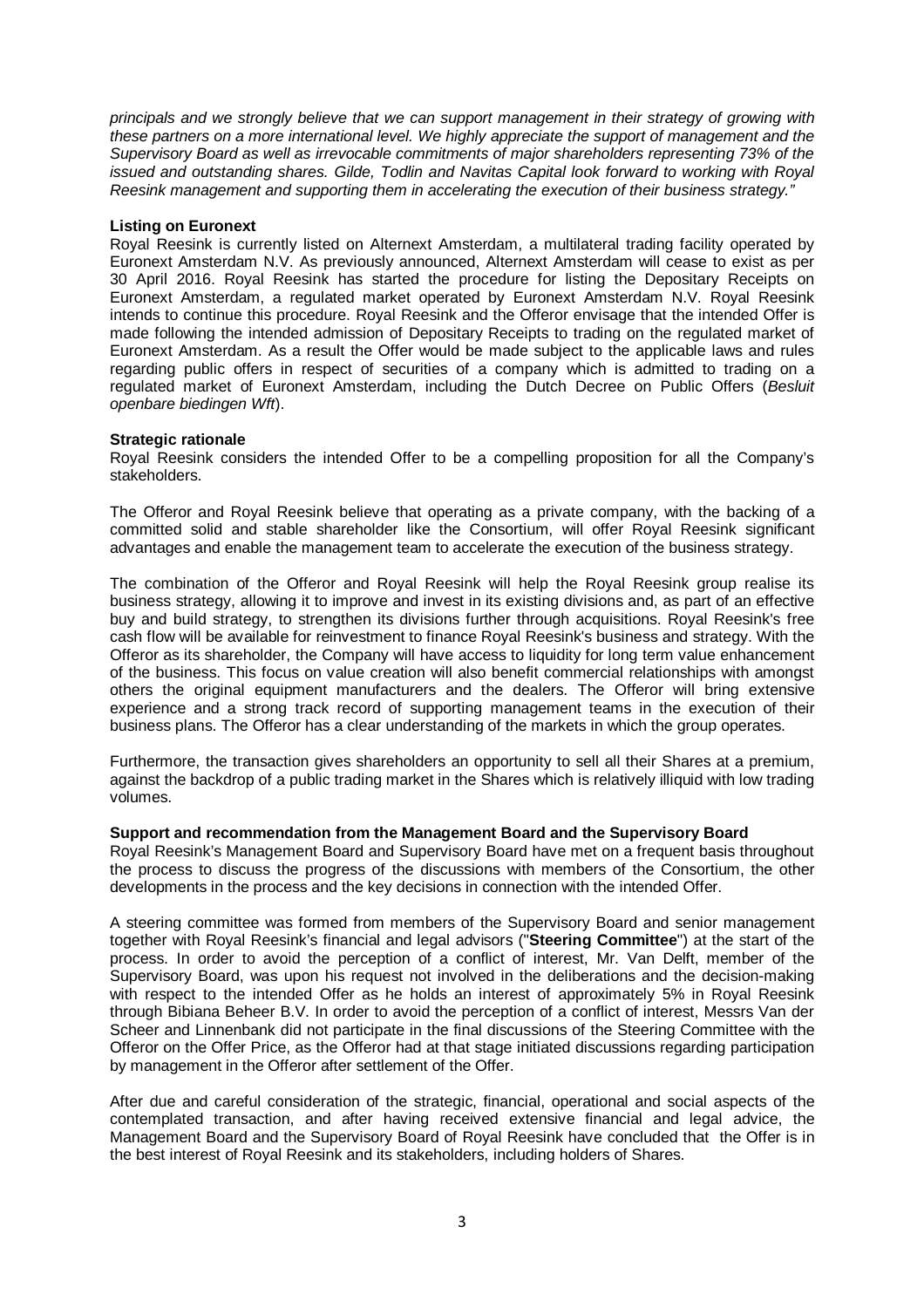Leonardo & Co. B.V. ("**Houlihan Lokey Leonardo**") has issued a fairness opinion to the Management Board and Supervisory Board and has opined that the Offer is fair to the holders of Shares from a financial point of view.

Taking all of these considerations into account, the Management Board and Supervisory Board fully support the Offer and unanimously recommend the Offer for acceptance to the holders of Shares,

# **Financing of the Offer**

The Offer values 100% of the Company's issued Shares at approximately  $\in$  139.6 million.

The Offeror will finance the Offer through a combination of shareholder funding made available on behalf of the Offeror and third party debt financing. In this context, the Offeror has received binding equity commitment letters, including from entities managed, controlled and/or advised by each of Gilde, Todlin and Navitas Capital, for an aggregate amount of € 109 million, which are fully committed, subject to customary conditions (the "**Shareholder Financing**"). In addition, the Offeror has entered into binding debt commitment documentation with ABN AMRO Bank N.V., Commerzbank Aktiengesellschaft, Filiale Luxembourg, ING Bank N.V. and Coöperatieve Rabobank U.A. ("**Rabobank**") for facilities in an aggregate amount of € 170 million including an acquisition facility which is fully committed on a "certain funds" basis, subject only to customary conditions (the "**Debt Financing**").

The Offeror has no reason to believe that any such customary conditions to the Shareholder Financing or the Debt Financing will not be fulfilled on or prior to the settlement date under the Offer.

From the Shareholder Financing and the Debt Financing, the Offeror will be able to fund the acquisition of the Shares under the Offer and the payment of fees and expenses related to the Offer. The Debt Financing includes a roll-over of Royal Reesink's existing corporate debt financing.

In addition, the outstanding loan from Pon Onroerend Goed Leusden B.V. (**"Pon**") under the vendor loan agreement dated 16 October 2013 with Royal Reesink and Stichting Administratiekantoor van Aandelen Reesink will be prepaid by Royal Reesink if the Offer results in a change of control (the "**Offer Change of Control**"). For practical reasons, Pon shall not exercise its conversion right under the loan agreement in the event of an Offer Change of Control. Royal Reesink shall, upon the occurrence of an Offer Change of Control, make an additional payment to Pon in an amount equal to the additional amount that would have been payable to Pon under the Offer had Pon exercised its conversion right in connection with such Offer Change of Control and subsequently tendered its Shares.

The Offeror has agreed with Royal Reesink that the Offeror shall procure that the Royal Reesink group will remain prudently financed to safeguard the continuity of Royal Reesink's business and of the implementation of Royal Reesink's business strategy.

#### **Irrevocable undertakings**

Major shareholders, Bibiana Beheer B.V., Decico B.V., Delta Lloyd Deelnemingenfonds N.V., Pon Holdings B.V., Project Holland Deelnemingen B.V., have irrevocably undertaken to support and accept the intended Offer and vote in favour of certain shareholder resolutions relating to the Offer.

Information shared with major shareholders about the Offer shall, if not published prior to the Offer Memorandum being made generally available, be included in the Offer Memorandum in respect of the Offer (if and when issued) and these major shareholders will tender their Shares on the same terms and conditions as the other shareholders.

A number of managers, including Mr. G. van der Scheer (CEO), have also entered into irrevocable commitments in respect of Shares held by them.

The irrevocable commitments of major shareholders and management together represent approximately 55.9% of the Company's Shares, excluding Shares held by Royal Reesink and its subsidiaries . Taking into account Shares held by Todlin and Navitas Capital, 73.3% of the Shares, excluding Shares held by Royal Reesink and its subsidiaries, have been committed to the Offer.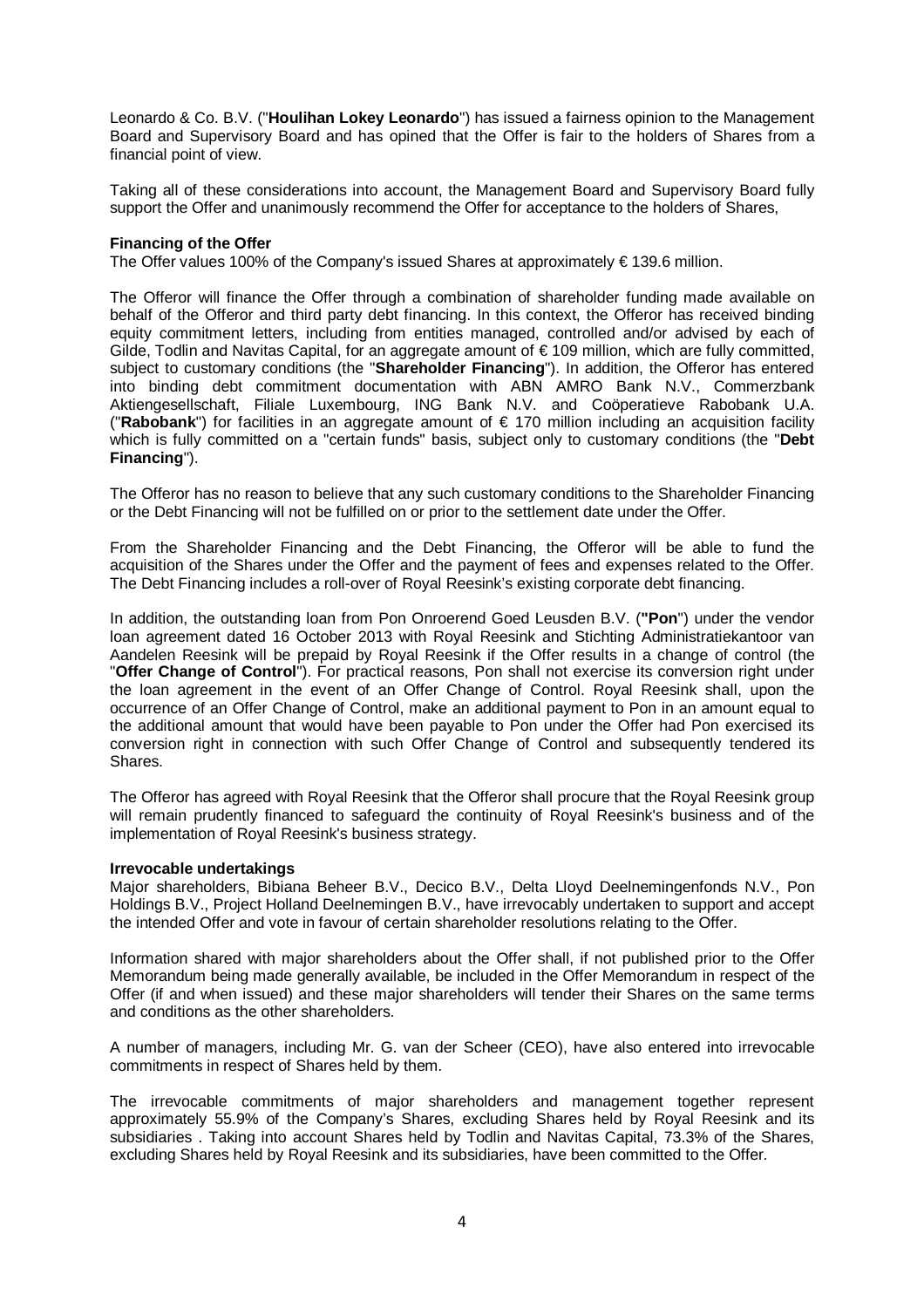The CEO has had discussions with the Offeror regarding participation in the Offeror by the CEO after settlement of the Offer. The Offeror has also extended an invitation to other members of management of Royal Reesink to participate in the Offeror after settlement of the Offer.

#### **Corporate governance**

Following settlement, Royal Reesink will remain a separate legal entity and organisation and will remain the holding company of the current and future subsidiaries and operations from time to time. Royal Reesink will also continue to apply the structure regime for large companies (*structuurregime*).

After settlement of the Offer the composition of the Management Board remains unchanged: Mr. G. van der Scheer will remain CEO. Furthermore, Mr. G.T.M. Linnenbank will also remain in function as CFO. The Supervisory Board is expected to be composed of five members following settlement: Mr. C.P. Veerman and Ms R.M. Bergkamp will continue as members of the Supervisory Board, Mr. C.P. Veerman will remain as chairman of the Supervisory Board, and three new members of the Supervisory Board will be nominated for appointment by the Offeror. The two continuing members of the Supervisory Board (and their successors) (the "**Independent Supervisory Board Members**") will need to remain 'independent'. An Independent Supervisory Board Member shall be required to resign from the Supervisory Board, as soon as such Independent Supervisory Board Member directly or indirectly, acquires any equity or similar interest in the Company.

#### **Non-financial covenants**

The Offeror values the interests of all Royal Reesink's stakeholders, including shareholders, employees, suppliers and customers. Therefore, the Offeror has agreed to certain non-financial covenants with regard to Royal Reesink's strategy, structure and governance, financing, minority shareholders, employees and other matters, in addition to the abovementioned arrangements.

The Company's business will be maintained substantially intact, taking into account the realisation of the business strategy. This also means that Reesink Green Equipment will remain subdivided into two departments using Chinese walls.

The Offeror shall support and respect the Company's business strategy of driving (i) organic growth and (ii) growth through acquisitions as described in the Company's consolidated annual report 2014 towards being an essential link in the distribution chain firstly by translating market feedback into innovative and sustainable solutions for the group's suppliers and manufacturers and by supporting dealers and customers in the operation of their businesses.

Royal Reesink and the Offeror have agreed that the independent Supervisory Board members shall be given a special role in monitoring compliance with the non-financial covenants. Any deviation from the non-financial covenants is only permitted with the prior approval of the Supervisory Board including a vote in favour of such approval by at least one (1) Independent Supervisory Board Member. Any successor of the Offeror will be required to commit to the same non-financial covenants for any remaining part of the period to which the Offeror had committed.

The non-financial covenants in respect of the minority shareholders shall expire on the earlier of (i) the date on which none of the Shares are held by any third party other than the Offeror or its affiliates and (ii) the date on which the Enterprise Chamber has determined the price payable by the Offeror to the other Shareholders pursuant to the compulsory acquisition procedure (*uitkoopprocedure*). Most other non-financial covenants shall terminate three years after settlement of the Offer.

# **Commencement conditions and offer conditions**

The making of the Offer is subject to the satisfaction or waiver of the following commencement conditions customary for a transaction of this kind, being:

- (a) the compliance with Royal Reesink's employee co-determination procedures and employee related notification procedures with respect to all relevant aspects of the Offer (including the financing thereof);
- (b) no material adverse effect having occurred;
- (c) the approval of the final draft of the Offer Memorandum by the Dutch Authority for the Financial Markets (Stichting Autoriteit Financiële Markten, "**AFM**");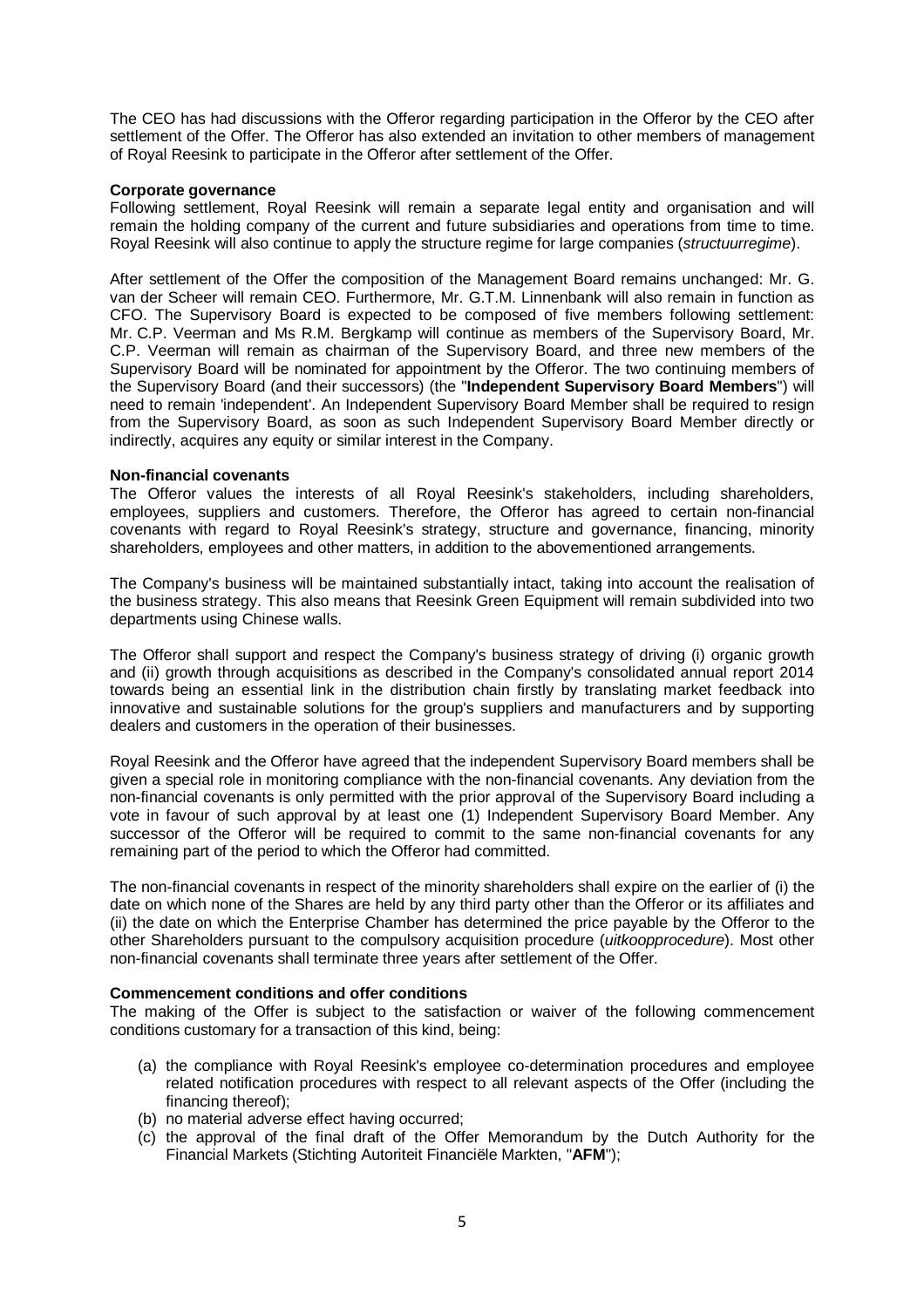- (d) no initial public announcement having been made of a Competing Offer (as defined below) or a mandatory offer pursuant to Article 5:70 Dutch Financial Markets Supervision Act (*Wet op het financieel toezicht*);
- (e) the Management Board and Supervisory Board not having revoked, modified, amended or qualified their recommendation of the Offer;
- (f) the delivery to the Offeror of duly executed resignation letters of certain members of the Supervisory Board, in form and substance satisfactory to the Offeror;
- (g) no notification having been received from the AFM stating that pursuant to Article 5:80 Dutch Financial Markets Supervision Act (*Wet op het financieel toezicht*) securities institutions (*effecteninstellingen*) would not be permitted to cooperate with the execution and completion of the Offer;
- (h) Stichting Continuiteit Reesink not having exercised its call option under the cumulative preference share call option agreement between Stichting Continuiteit Reesink and the Company;
- (i) no order, stay, judgment or decree having been issued, or any statute, rule, regulation, governmental order or injunction having been proposed, enacted, enforced or deemed applicable to the Offer, any of which restrains, prohibits or delays or is reasonably likely to restrain, prohibit or delay consummation of the Offer in any material respect or amends, suspends, revokes, annuls, or otherwise adversely affects the AFM's decision to approve the Offer Memorandum in any material respect;
- (j) the Company having received approval from the AFM for the prospectus and the Depositary Receipts having been admitted to listing and trading on the regulated market of Euronext Amsterdam;
- (k) no material breach by either party to the Merger Agreement entered into by Royal Reesink and the Offeror;
- (l) the irrevocable undertakings being in full force and effect and not having been breached, terminated or modified, except as approved by the Offeror; and
- (m) the Merger Agreement not having been terminated in accordance with its terms.

If and when made, the consummation of the Offer will be subject to the satisfaction or waiver of the following offer conditions:

- (a) the aggregate number of (a) Shares tendered under the Offer, and (b) Shares directly or indirectly held by the Offeror or committed to the Offeror subject only to the Offer being declared unconditional, representing at least 95% of Royal Reesink's issued share capital (*geplaatst kapitaal*) as at the closing date of the Offer, excluding Shares held by Royal Reesink or any of its subsidiaries for its own account as at the closing date of the Offer (the "**Minimum Acceptance Condition**");
- (b) all mandatory competition approvals or, as applicable, statements of no objections, of domestic and/or international authorities (including but not limited to the Commission of the European Union) required in connection with the Offer and the intended change of control having been obtained or the expiry, lapsing or termination of all applicable waiting and other time periods (including extensions thereof) under any applicable legislation or regulation having occurred, no later than three (3) business days prior to the closing date;
- (c) no material adverse effect having occurred;
- (d) the Management Board and Supervisory Board not having revoked, modified, amended or qualified their recommendation of the Offer;
- (e) no initial public announcement having been made of a Competing Offer or a mandatory offer pursuant to Article 5:70 Dutch Financial Markets Supervision Act (*Wet op het financieel toezicht*);
- (f) Stichting Continuiteit Reesink, subject only to the Offer becoming unconditional, having irrevocably and otherwise unconditionally renounced its call option right to acquire any cumulative protective preference shares B in the Company and not having exercised its call option under the cumulative preference share call option agreement between Stichting Continuiteit Reesink and the Company;
- (g) no order, stay, judgment or decree having been issued by any court, arbitral tribunal, government, governmental authority or other regulatory or administrative authority and being in effect, or any statute, rule, regulation, governmental order or injunction having been enacted, enforced or deemed applicable to the Offer, any of which restrains, prohibits or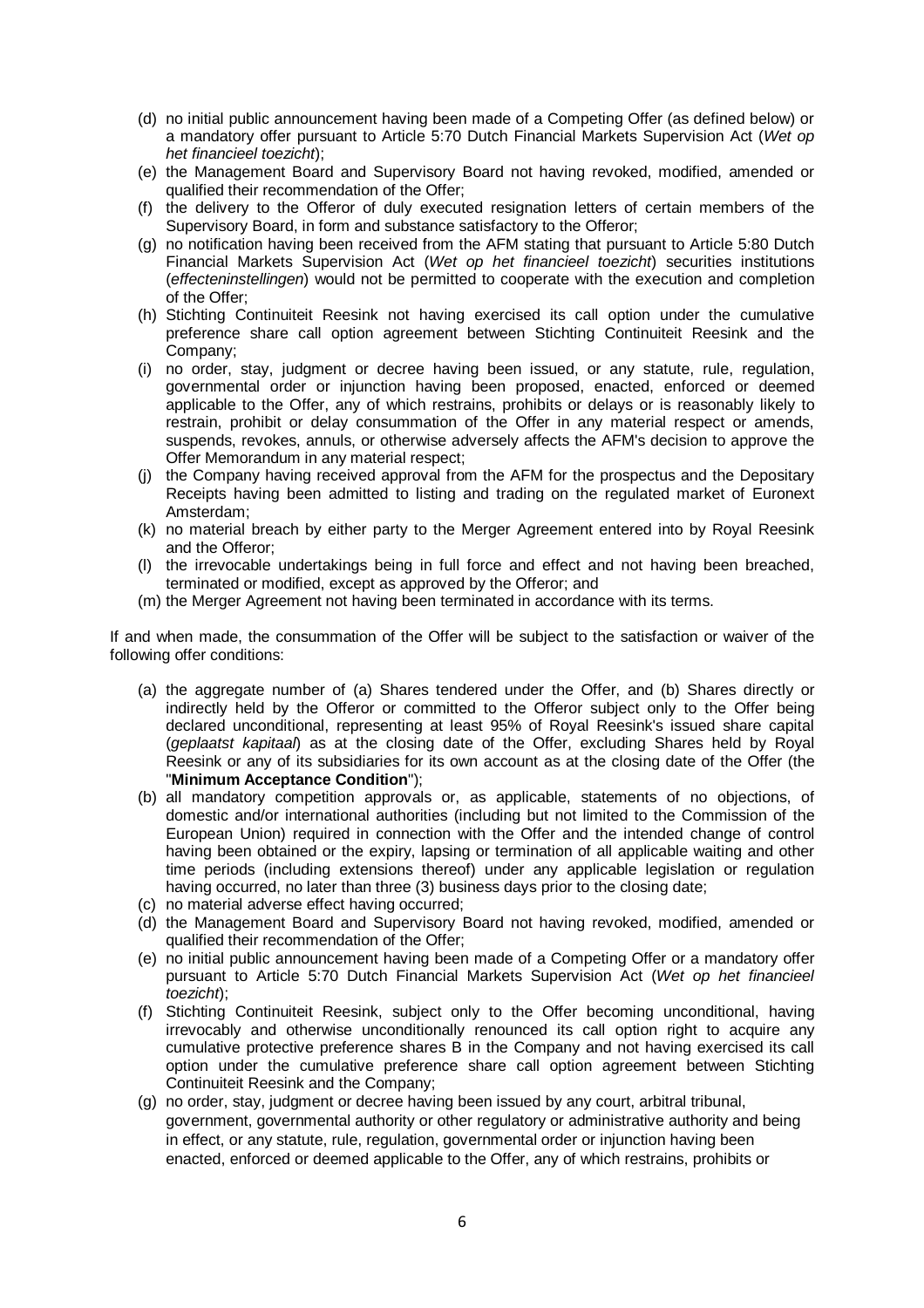delays or is reasonably likely to restrain, prohibit or delay consummation of the Offer in any material respect;

- (h) no material breach by either party to the Merger Agreement;
- (i) the irrevocable undertakings being in full force and effect and not having been breached, terminated or modified, except as approved by the Offeror;
- (j) the Merger Agreement not having been terminated in accordance with its terms;
- (k) no notification having been received from the AFM that the Offer has been made in conflict with any of the provisions of chapter 5.5 of the Wft or the Decree, within the meaning of section 5:80 Wft in which case, pursuant to those rules, securities institutions (effecteninstellingen) would not be permitted to cooperate with the execution and completion of the Offer; and
- (l) the extraordinary general meeting of Royal Reesink having adopted the following resolutions and such resolutions being in full force and effect and not having been revoked, modified, amended or qualified: (a) the appointment of the persons to be nominated for appointment as members of the Supervisory Board, and (b) the provision of a waiver in respect of the rule described in article 6.1 of the articles of association of the Company which provides that a legal person may not have or have registered in his name more than 1% (one percent) of the issued ordinary shares.

The Offeror may waive or partially waive and lower the Minimum Acceptance Condition, unless the Minimum Acceptance Condition, following partial waiver and lowering, will be below 80%, in which case the prior approval of the Supervisory Board is required.

# **Competing Offer**

Royal Reesink and the Offeror may each terminate the Merger Agreement in the event a bona fide third party makes a written proposal (a "**Competing Offer**") which, in the reasonable opinion of the Management Board and the Supervisory Board, is a more beneficial offer than the Offer, provided that the consideration exceeds the Offer Price, if fully in cash, by 7.5%.

As part of the Merger Agreement, Royal Reesink has entered into customary undertakings not to solicit third party offers.

In the event of a Competing Offer, the Offeror will be given the opportunity to match this offer, in which case the Merger Agreement may not be terminated by Royal Reesink.

# **Termination Fee**

If the Merger Agreement is terminated by the Offeror (i) following the announcement of a Competing Offer and the Offeror has not made a matching revised Offer, or (ii) because of a material breach of the Merger Agreement by the Company in connection with the Boards' recommendation, the Company will pay the Offeror a termination fee of  $\epsilon$  2 million.

# **Obtaining 100% ownership**

The willingness of the Offeror to pay the Offer Price is based on the acquisition of 100% of the Shares or 100% of the assets of the Company. An acquisition of 100% enables an efficient capital structure both from a tax and financing perspective, which is an important factor in achieving the premium implied by the Offer Price.

If the Offeror acquires at least 95% of the Shares, excluding Shares held by Royal Reesink and its subsidiaries for their own account, Royal Reesink intends to delist from Euronext Amsterdam promptly, and the Offeror intends to initiate the statutory squeeze-out proceedings to obtain 100% of the Shares.

If the Offeror acquires less than 95% and decides, in its sole discretion, to waive the Minimum Acceptance Condition, the Offeror has indicated that it intends to utilise any legal measures available to it in order to acquire full ownership of Royal Reesink (e.g. an asset transaction, statutory (cross border) merger or de-merger, contribution of assets and/or cash against issue by Royal Reesink of additional shares). The Offeror may, after settlement, acquire the entire business of the Company at the same price and for the same consideration as the Offer Price pursuant to an asset sale, followed by a liquidation of the Company, to deliver such consideration to holders of Shares. Any such asset sale and liquidation will require the approval of the Management Board and Supervisory Board, as well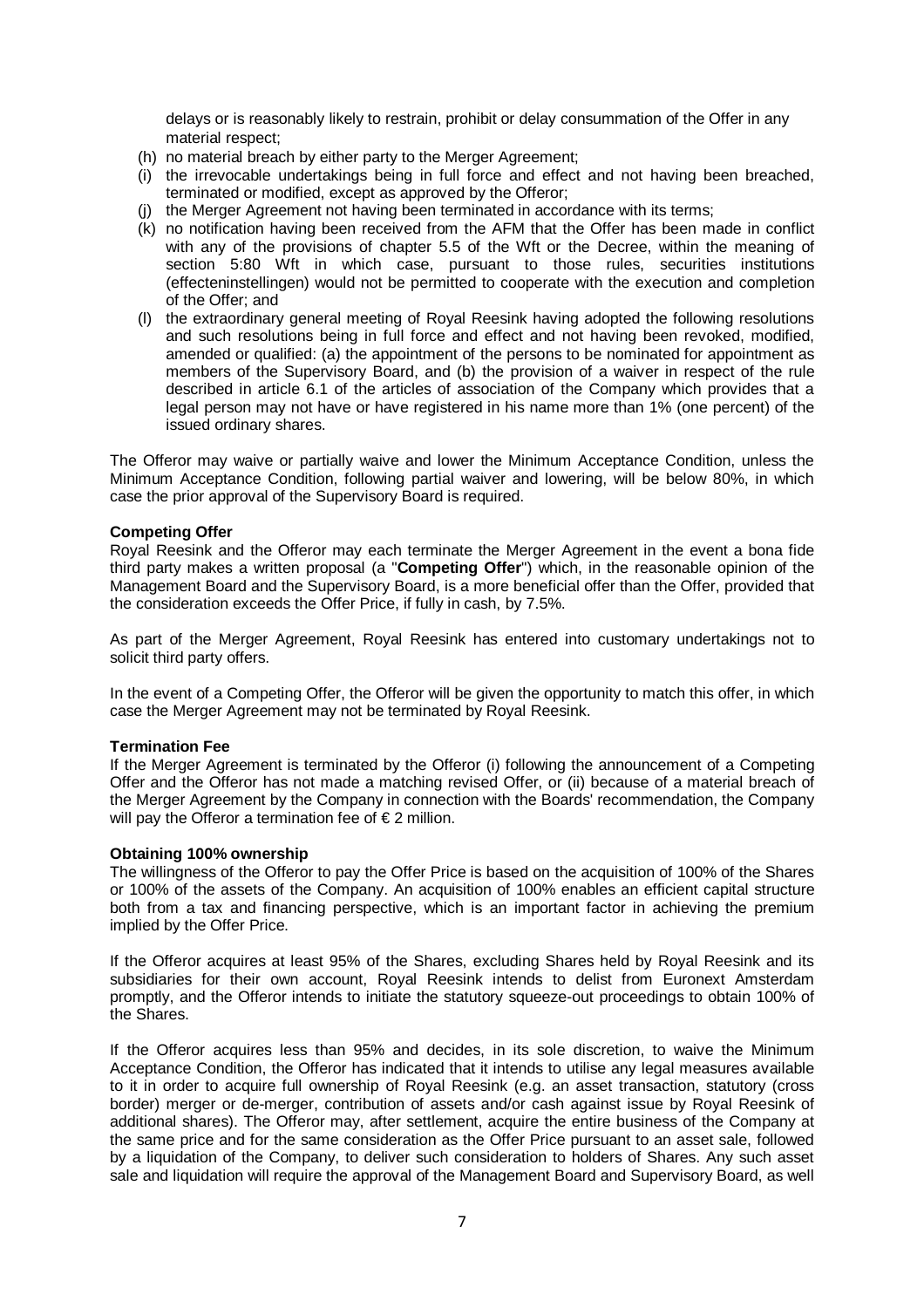as the approval of the General Meeting of Shareholders, at that time. Such post-closing restructuring measures shall also require the approval of at least one of the Independent Supervisory Board Members.

#### **Indicative timetable**

Royal Reesink and the Offeror will seek to obtain all necessary approvals, including competition clearances as soon as practicable. The consultation and information procedures with Royal Reesink's Central Works Council and the relevant trade unions will start as soon as possible.

Royal Reesink and the Offeror currently envisage that the Offeror makes the Offer following the intended admission of trading of the Depositary Receipts to the regulated market of Euronext Amsterdam. For further information explicit reference is made to the Offer Memorandum, which will contain further details regarding the Offer. Subject to timely admission of trading of Depositary Receipts to the regulated market of Euronext Amsterdam, the Offer Memorandum is currently expected to be published and the Offer is expected to commence by April 2016.

Royal Reesink will hold an informative extraordinary general meeting at least six business days before closing of the offer period under the Offer, as contemplated by Article 18 paragraph 1 of the Dutch Decree on Public Offers (*Besluit openbare biedingen Wft*).

# **Advisors**

Clifford Chance LLP is acting as legal advisor to the Offeror.

Rabobank is acting as financial advisor to Royal Reesink and De Brauw Blackstone Westbroek N.V. is acting as legal advisor to Royal Reesink. Citigate First Financial is acting as communications advisor to Royal Reesink. Houlihan Lokey Leonardo has provided a fairness opinion to the Management Board and Supervisory Board.

# **Further information**

The information in this press release is not intended to be complete. For further information explicit reference is made to the Offer Memorandum, which is expected to be published later this year. This Offer Memorandum will contain further details regarding the Offer. The holders of Shares are advised to carefully review the Offer Memorandum in detail and to seek independent advice where appropriate in order to reach a reasoned judgement in respect of the content of the Offer Memorandum and the Offer itself.

# **For further information please contact:**

Mr. G. Van der Scheer, CEO Royal Reesink N.V. Tel.: +31 (0)575 599 301

# **About Royal Reesink**

Royal Reesink focuses on two segments: Reesink Equipment and Reesink Industries.

In Reesink Equipment, our businesses are involved in the distribution of leading brands and/or the delivery of strong concepts for agriculture and horticulture, landscape maintenance, material handling and civil engineering. The products are supplied either directly or through dealers to farmers, contractors, green area companies, golf courses, municipalities, government bodies, water boards, foresters and logistics customers operating in the food & agri, non-food, industrial, transshipment (harbours) and civil engineering sectors.

In Reesink Industries, our businesses are involved as a distributor of steel, personal protection items and hydraulic components and systems. In this segment, we mainly supply steel manufacturers, building sites, installation production companies, technical wholesalers, the offshore and shipping industry, machinery manufacturers and the agricultural industry. For more information, please visit: www.reesink.com.

# **About Gilde**

With offices in the Benelux and DACH regions, Gilde Buy Out Partners is a leading European private equity investor in mid-market transactions. Founded in 1982, Gilde has been supporting management teams in over 100 buy out transactions. Gilde manages funds in excess of €3 billion and has a